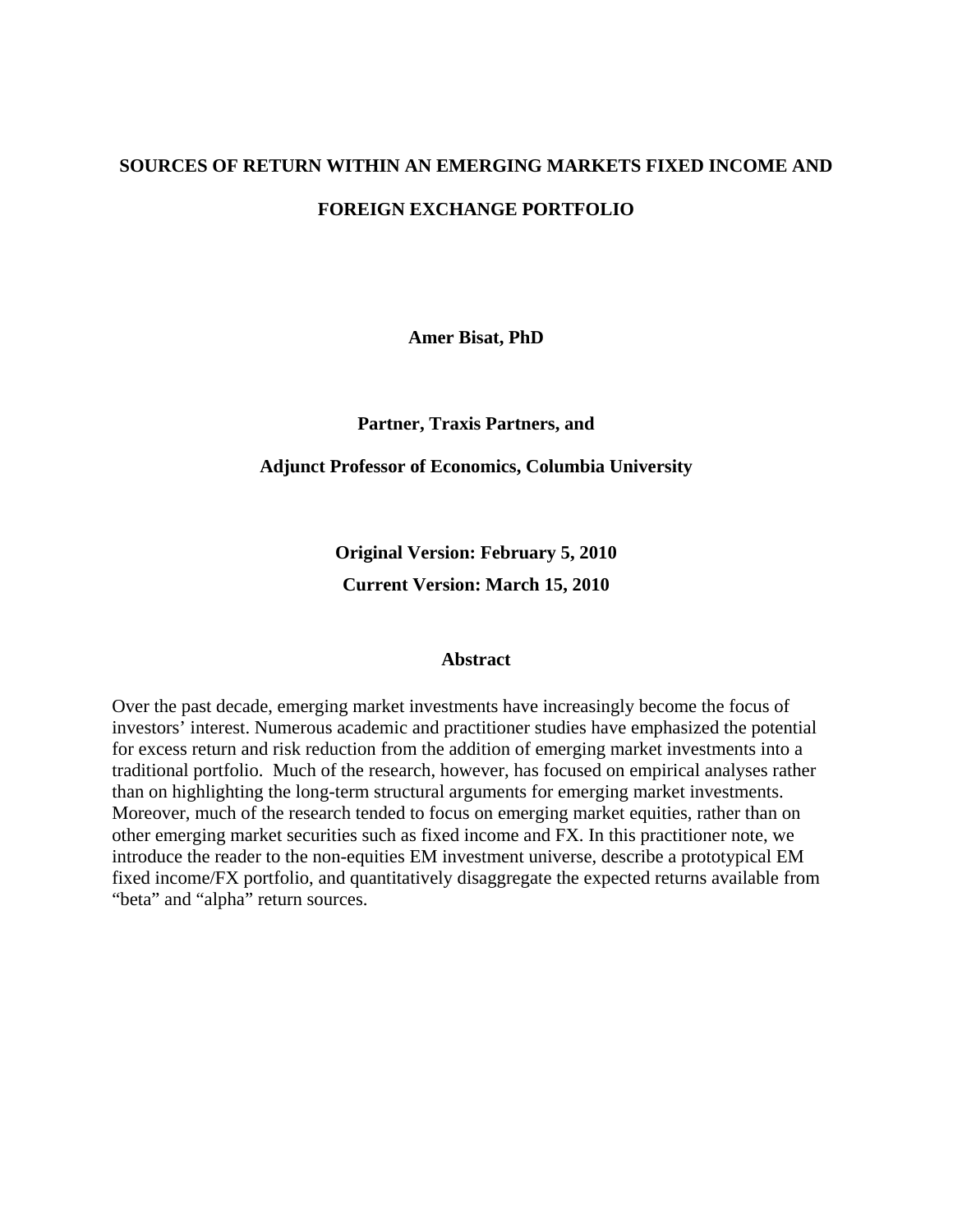#### **I. Introduction**

 Over the past decade, Emerging Market (EM) investments have increasingly become the focus of investor interest. This interest mirrors the numerous academic and practitioner studies which emphasize the potential excess return, *and* risk reduction benefits from adding emerging market investments to a traditional portfolio.

 Above all, the case for investing in EMs rests on the concept of "convergence"—or, put differently, the "catch up" that the developing world is (and will continue) experiencing relative to the developed world. A simple way of conceptualizing the issue is to think of emerging countries as economies that have capital shortages, and where as a result, the return on capital is high. The "convergence" process is one where exporters of capital to EMs (read: EM investors), attracted by the higher return on capital, benefit from this excess return on their investments.

 While the above is theoretical, in a practical sense, there are generally three sources of non-diversifiable/excess returns available from EM investments. These three arbitrage-able premia are an information premium, an access premium, and a liquidity premium. The "information premium" is the amount, quality, cost and uncertainty associated with information on EM countries (and related entities), which can provide a competitive advantage to investors who are capable of promptly accessing, accurately interpreting, and proactively acting upon this information. The second arbitrage-able premia, the "access premium", is available in pockets of recently emerging economies and asset classes, which may not have equity markets, and have generally not been "commoditized" through availability to the general investing public. These pockets are still sufficiently difficult to access, providing those with appropriate infrastructure and local market knowledge, an ability to access a return profile not widely accessible. Finally,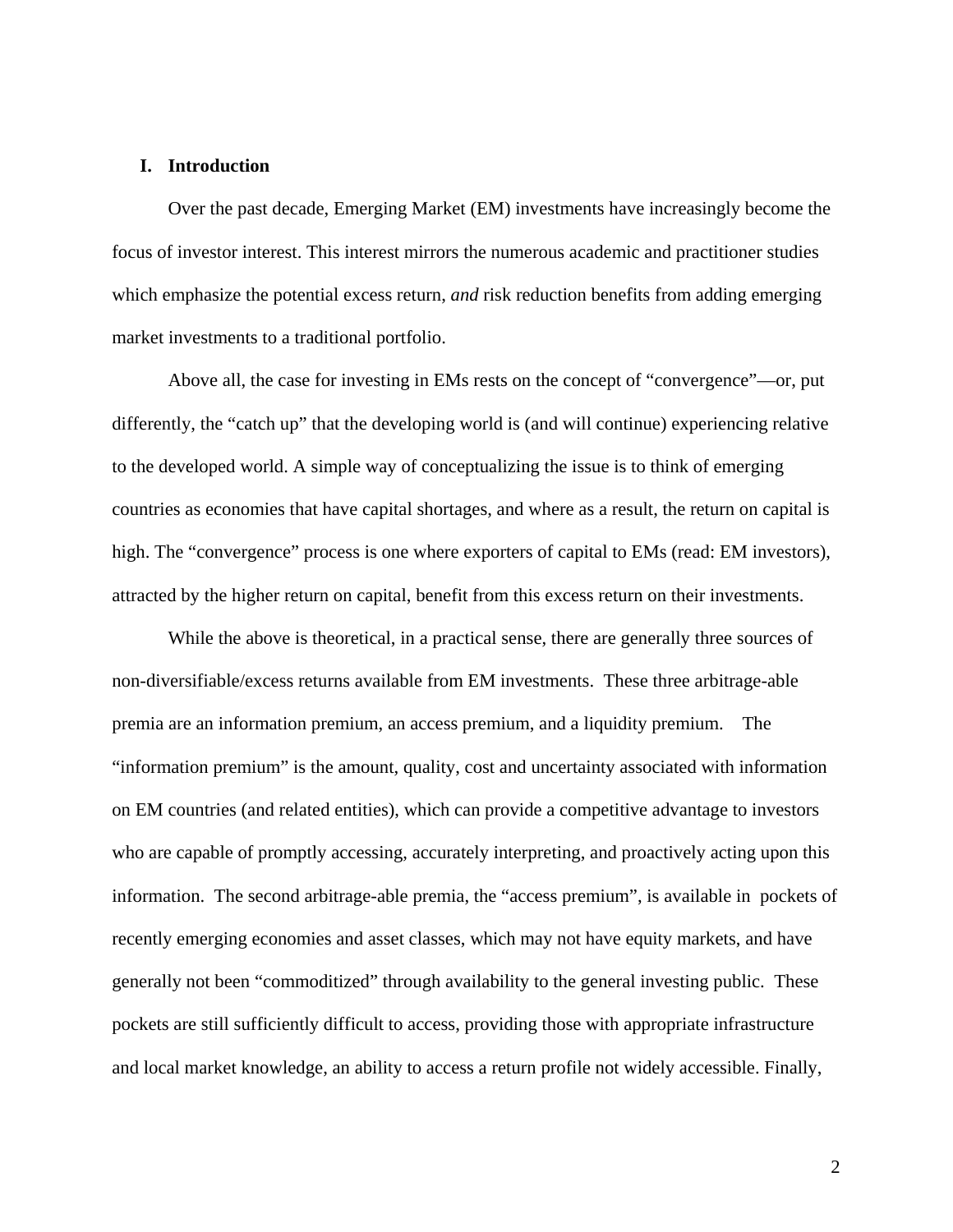there is a "liquidity premium", brought about by the tendency of EM investments to suffer from bouts of illiquidity during periods of market stress. As a consequence, managers with experience in managing and navigating this illiquidity are in a position to significantly outperform passive/index based managers.

It is worth noting that, traditionally, academic research focused on the benefits of passive (or index-benchmarked) EM exposures. More recently, researchers have been emphasizing the potential benefits of more active managers who, all things equal, can take active long and short positions in a range of emerging market investments, can benefit from an increasingly liquid derivatives market, and who can judiciously utilise and manage leverage.

The academic research has also tended to emphasize EM investments expressed through the "equity" asset class. This is understandable since equities are the traditional "first port of entry" into any new investment theme. However, more recent literature has suggested that a combined EM equities *and* fixed income *and* FX portfolio can be more efficient (in terms of higher returns and lower volatility) than a pure EM equities portfolio.

 The case for including EM fixed income and FX in an EM portfolio rests on three arguments. First, there are significantly more countries with liquid fixed income/FX markets than with liquid equities markets, enabling access to additional emerging market investment opportunities. Second, fixed income/FX instruments tend to be more complicated and more difficult to access (relative to equities), creating "inefficiencies" that are more arbitrage-able than those generally found in the equity markets. Third, EM fixed income (admittedly, not FX) can be *negatively* correlated with equities, since it tends to rally when central bankers ease monetary policies, which usually occurs during recessions (i.e., when equities sell off). This negative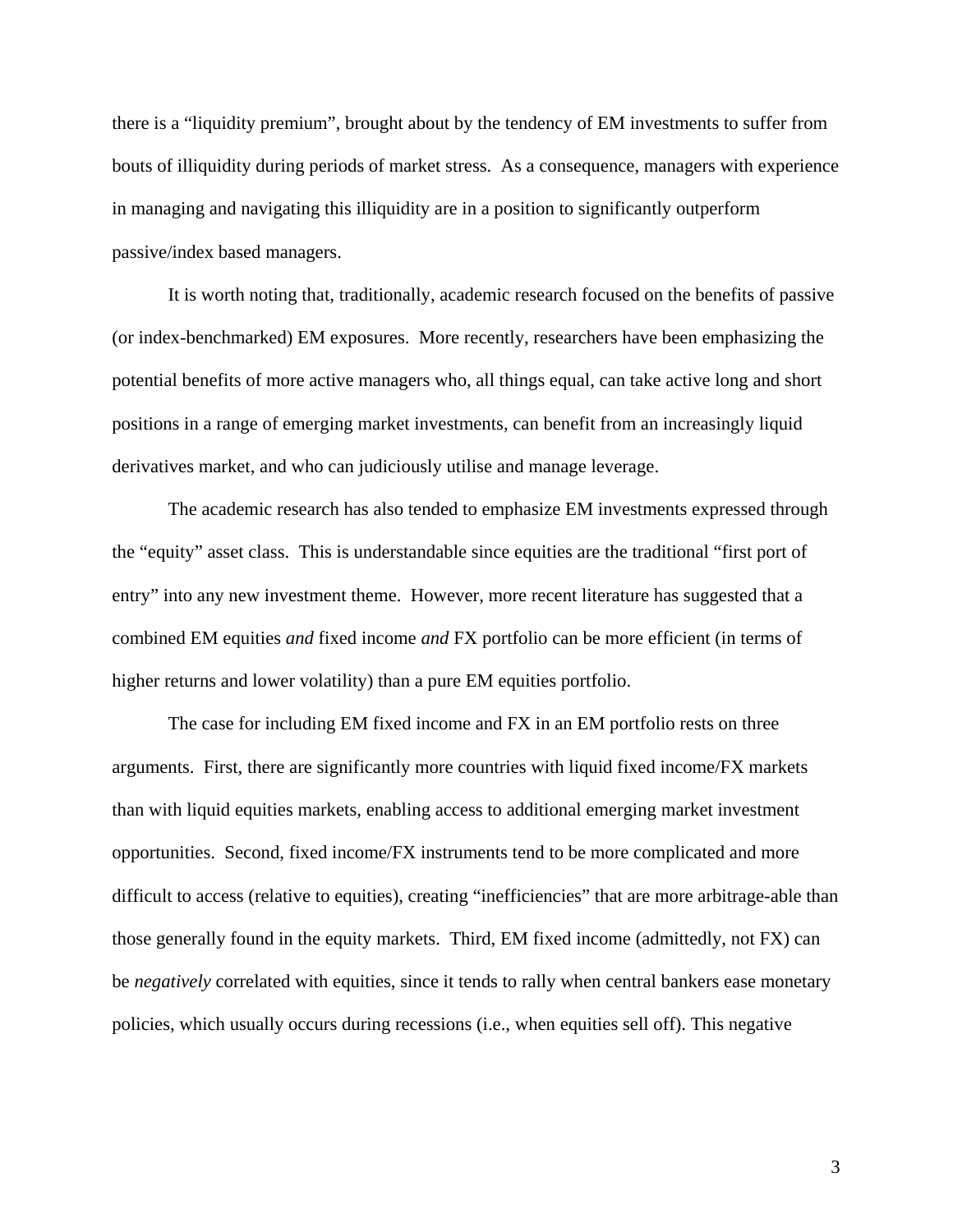correlation can provide significant diversification benefits to an EM portfolio that consists of both equities and fixed income.

 Motivated by the above arguments, this practitioner note elaborates on the 1) the secular case for emerging markets investments (the "beta" case) and 2) the case for why fixed income and foreign exchange, as separate EM asset classes, can be expected to provide idiosyncratic excess returns (the "alpha" case).

### **II. The General ("Beta") Case for an EM portfolio**

 The case for a longer term positive risk premia for investments into emerging economies reflects the fact that those countries are in the midst of a multi-decade process of convergence (catching up to industrial countries). As emerging economies "converge", increased informational and capital efficiencies are encouraging a globalization process, characterized by:

- Modernizing capital structures;
- Training and educating human-capital;
- Building institutions; and
- Modernizing political systems.

 Admittedly, the catch up process has been (and will continue to be) punctuated with periods of economic and political crises. However, the evidence over the past two decades has shown that EM governments recognize the importance of macroeconomic discipline and economic liberalization (in fact, the recent global credit crisis has shed a very favourable light on most EM countries). With few exceptions, local populism is being eschewed for growth-oriented policies and democratization is replacing totalitarian forms of governance. Globalization is helping integrate emerging countries in the global economy through increased trade relations and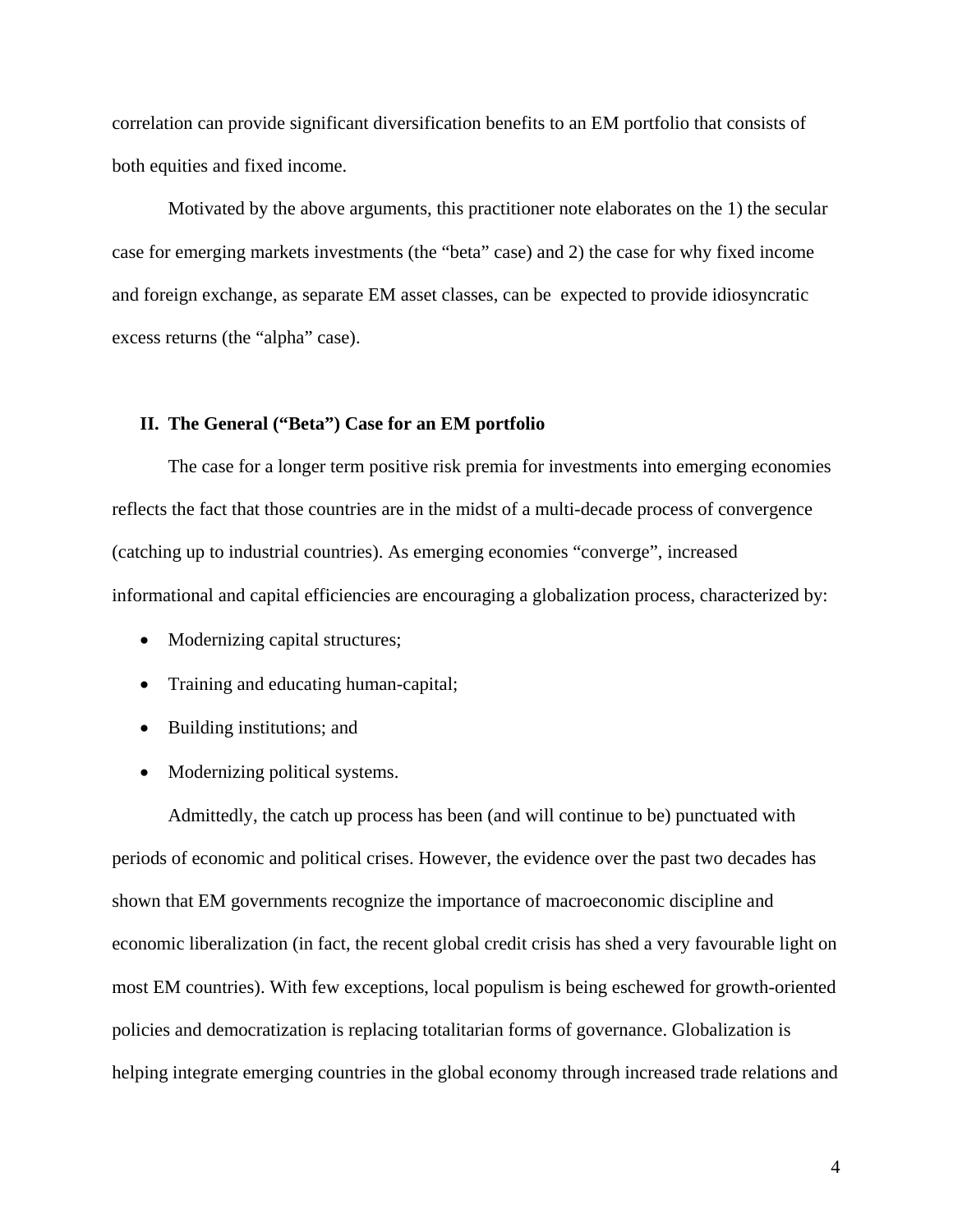capital flows. In addition, the abundance of commodities in EMs provides the countries with the financial resources to "ease" the sometimes painful transition costs.

 As the global convergence process progresses, important investment opportunities within emerging markets will continue to arise. An essential element of these economies is that they are generally characterized by an abundance of labour and a shortage of capital. As a result, their economic structures offer significantly lower production costs and the ability to generate an excess return on capital. As economic convergence progresses, EM economies should, as a result, experience periods of high growth financed through capital inflows, with those providing the foreign inflows (vis. EM investors) in a position to share in the excess return on capital.

#### **III. A Hypothetical (and Prototypical) EM Fixed Income/FX Portfolio**

For the purpose of this article, we group non-equity EM investments into four groupings.

#### **1. Local Currency Fixed Income Instruments**

 Local currency bonds are mainly issued by sovereigns and occasionally by local corporations and banks. These instruments are local currency denominated, and are typically in the form of domestically settled bills and bonds, that can either be held through a local custodian or through the form of Total Return Swaps or Credit Linked Notes. These instruments usually are of short-duration (1-3 years), although many countries are lengthening their yield curve (up to 20 years in some cases). These instruments have three implicit characteristics: an FX risk; a carry component; and an interest rate/duration risk. It should be noted that the pure interest rate/duration risk can also be accessed through the local interest rate swaps market, which in many EM countries has become very liquid.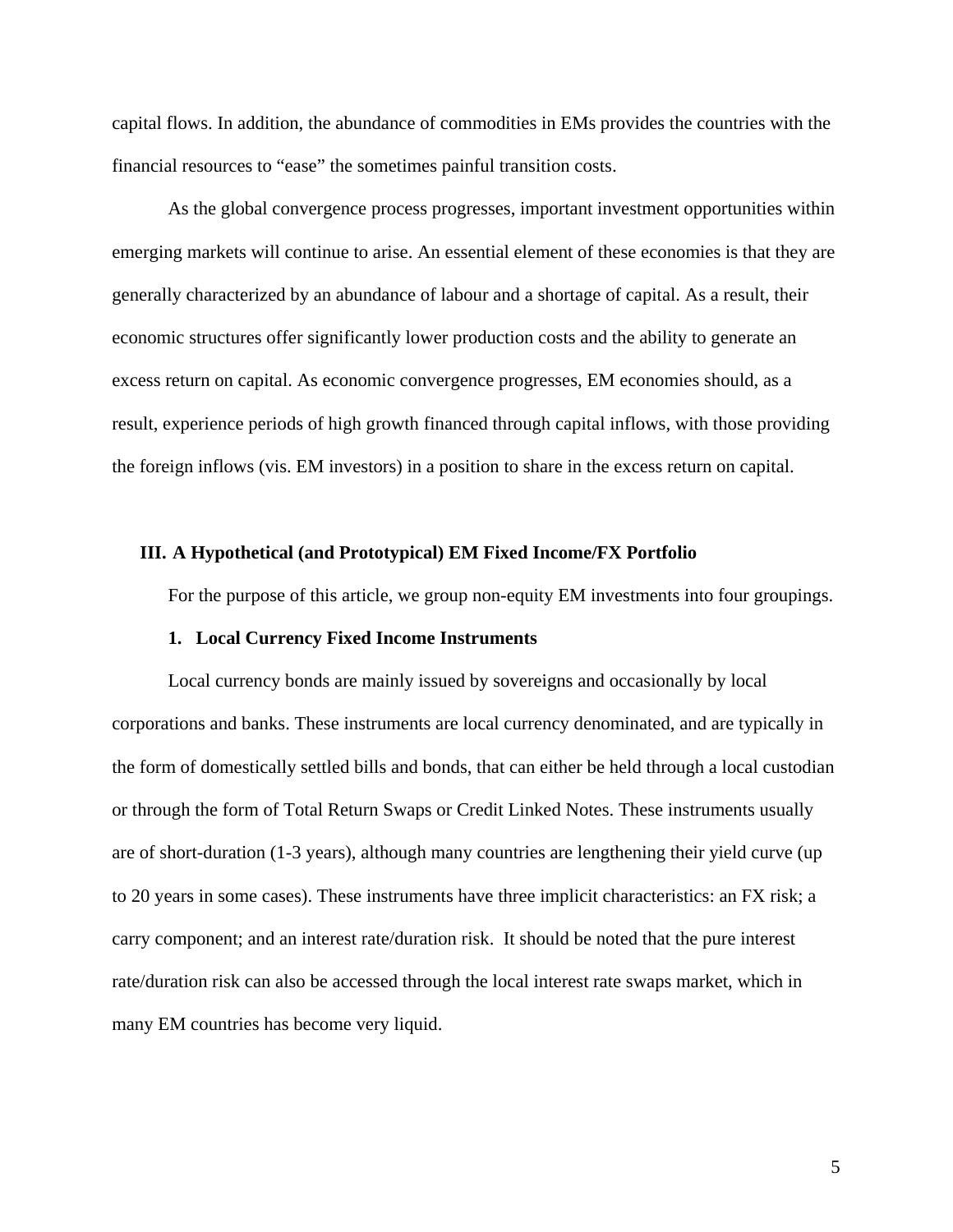The rates on EM local currency fixed income instruments tend to be high, largely as a

result of five factors:

- **A policy rate component**: EM central banks have a credibility gap to overcome. They often react to inflationary shocks by aggressively raising interest rates. As a result, active investment management requires one to intimately understand the country's macroeconomic policies and the central bankers' reaction functions, to enable one to forecast the beginning and end of easing cycles.
- **A capital shortage premium** reflecting a shortfall of capital supply relative to its demand. Longer term investment is based on the assumption that this shortage will not cause default and/or that the supply of capital (through the balance of payments) is larger than what is priced in by the market.
- **An inflation volatility/monetary policy credibility premium**. The ability to exploit this premium is present whenever one believes that the central bank's credibility exceeds that which is priced in by the market, or when one believes that future inflation (and inflation volatility) is going to be lower than that priced in by the market.
- **A default risk premium**: This premium is conceptually identical to the spread on an external debt instrument, and is exploitable if one believes the market is overstating the risk of default. To better isolate the opportunity one could hedge a portion of the risk through shorting external debt.
- An FX depreciation risk premium. This risk premium is obtained through hedging the FX component of the instrument. (Put differently, if one desires to take an FX exposure; we would take it explicitly in an FX strategy rather than in a local rates strategy.—see below).

## **2. Foreign Exchange**

 EM foreign exchange has become a very liquid and efficient market. Although it is often traded in non-deliverable forward form, many countries now have fully convertible currencies, enabling their currencies to also be traded in deliverable forward form. EM currencies can be traded through the forward markets from the long or short side. However, the bias is generally to be long, since the carry inherent in EM currencies has empirically been shown to consistently overstate depreciation/devaluation risk. The long bias also reflects the common view that EM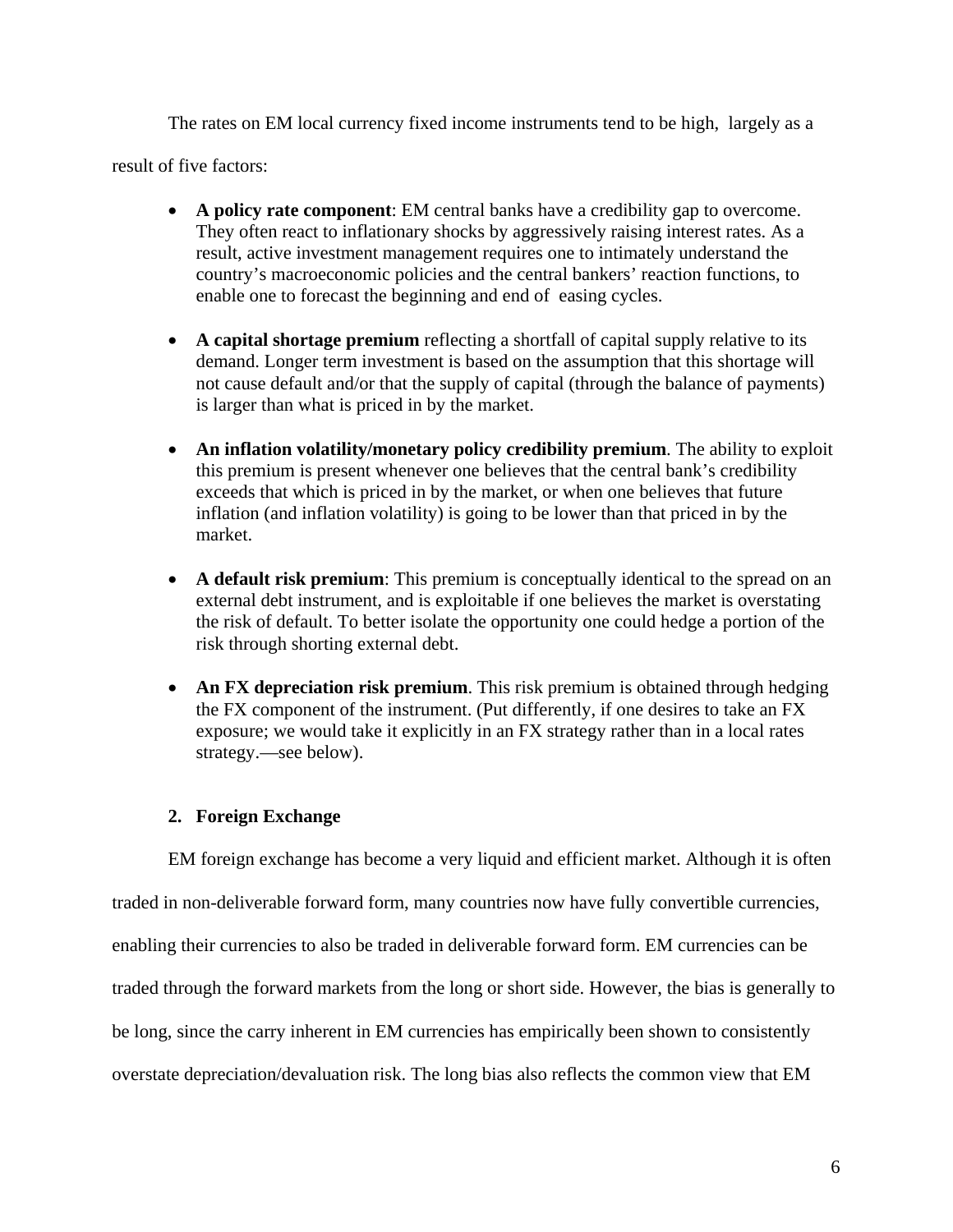currencies are structurally "cheap" and that their value will rise as part of the convergence/catch up process. The view that EM currencies are structurally underpriced reflects 3 factors.

- **The balance of payments:** Over the past decade, EM countries, as a group, have shifted from large balance of payment deficits to considerable surpluses. In part, this reflects a sharp acceleration in export growth, a benefit derived from earlier reform measures. Moreover, it reflects the sharp rise in capital flows to EM and the ongoing commodity boom. Structural BOP surpluses should continue to underpin EM currency strength over the medium term.
- **Positive growth differentials:** As noted above, the catch up process should coincide with high growth, which in turn should underpin EM currency strength. This, viewed differently, also mirrors productivity growth differentials which are at the core of currency strength.
- **Interest rate differentials:** high domestic rates in emerging economies (as discussed above) makes holding EM currencies an attractive investment proposition.

## **3. External Debt**

 Sovereign (and increasingly corporate) Eurobonds are debt instruments that are subject to international law, are internationally clearable, and, most importantly, are denominated in "hard" currencies (predominantly US dollars). The bonds trade on a spread over US treasuries or swaps. External debt is the first port of entry for a foreign investor into EM fixed income. There are three reasons why external debt should represent a core holding in an EM FI/FX portfolio. First, while current spreads appear fair when compared to *comparably* rated US corporates, the spreads do not fully price in the likely *future* credit quality improvements one can expect for emerging countries. Second, there is an important supply/demand imbalance in this sub-asset class, whereas there is currently more demand than supply. As fiscal situations in most emerging markets have improved, there has been a reduction in net issuances of Eurobonds. Moreover, emerging market countries are increasingly relying on local bonds, thus reducing the share of externally issued bonds in their debt stock. At the same time, demand for the external debt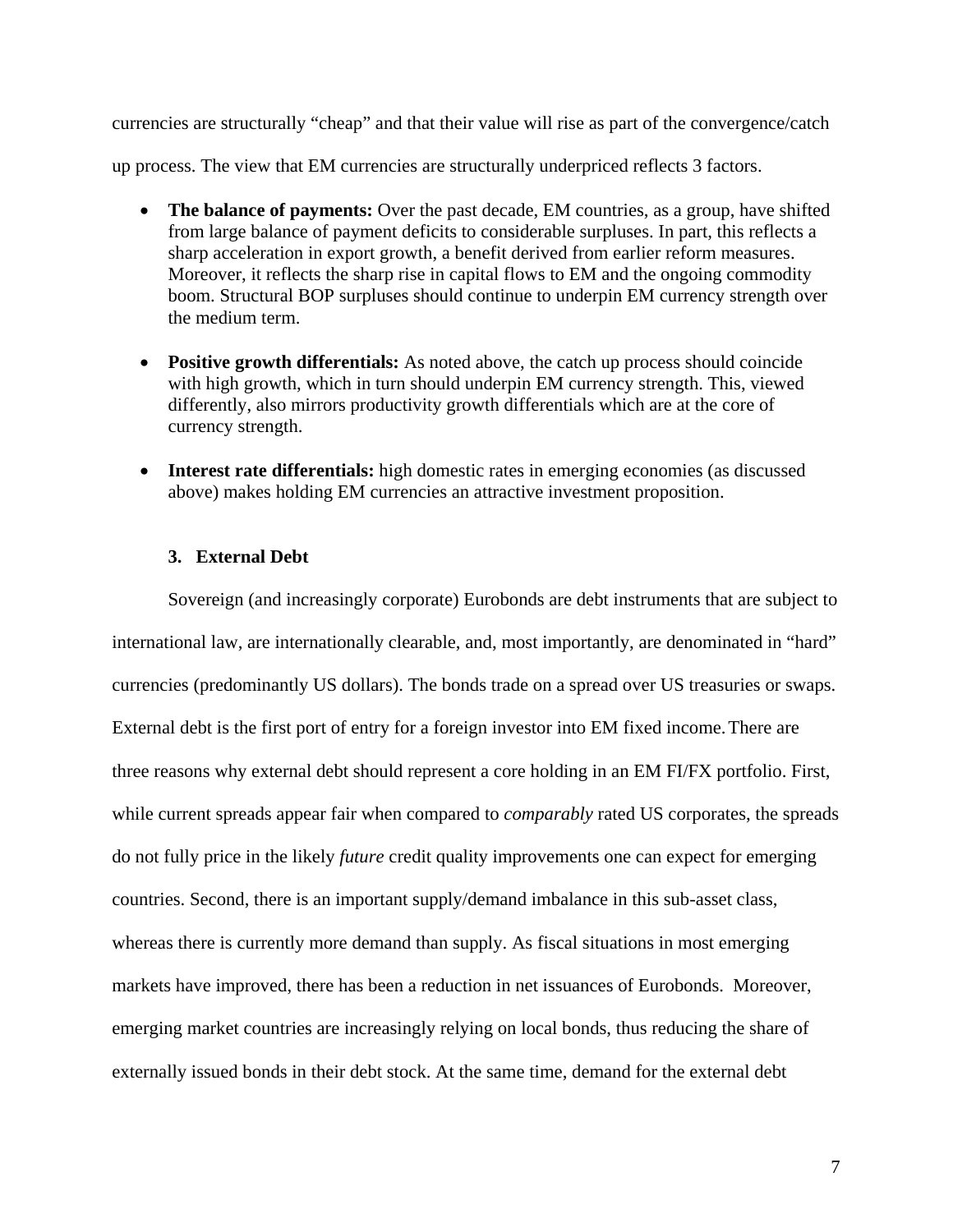(mainly by foreign investors but increasingly by local players) is rising very sharply. This imbalance is predicted to continue for years to come. Finally, the bonds are very liquid (and there is a developed derivatives markets on them) which permits tactical trading and their usage (on the shorting side) as hedges against other investments.

## **4. Non-traditional EM opportunities**

 Non - traditional EM opportunities may be regarded as exotic, relatively illiquid investment instruments, which have a long preparation period, requiring time consuming intensive legal, document, financial, and price-discovery analysis. Generally these instruments have long gestation periods (often taking a year or more before an investment pays off). Moreover, these instruments suffer from massive information failure—only those willing to invest the time, money and effort can properly value them.

Broad categories of these exotic investments include:

- Defaulted, or soon-to-be-restructured debt, whether at the sovereign or corporate levels, with recent examples including defaulted Argentine; Ivory Coast; and Iraqi debt. There are also a number of interesting corporate situations; and
- Exotic local currency opportunities, including structured products and illiquid loans, which trade at steep discounts to bonds of the same credit quality.

 Generally, the amount of investment dollars deployed into exotic instruments is a function of a number of investment considerations:

- Given illiquidity, volatility, and the time it takes to analyze and maintain positions in exotic investments, one cannot invest massive amounts into these such securities.
- Given illiquidity, the small (absolute) number of investments in an exotics portfolio, and the long preparation and (especially) gestation periods, the "return threshold" on an exotic investment is much higher than on a traditional EM investment; and

In addition to returns, exotics offer intra-EM diversification benefits. Unlike "plain vanilla" EM

investments, returns on exotic instruments have very little correlation with general EM indices.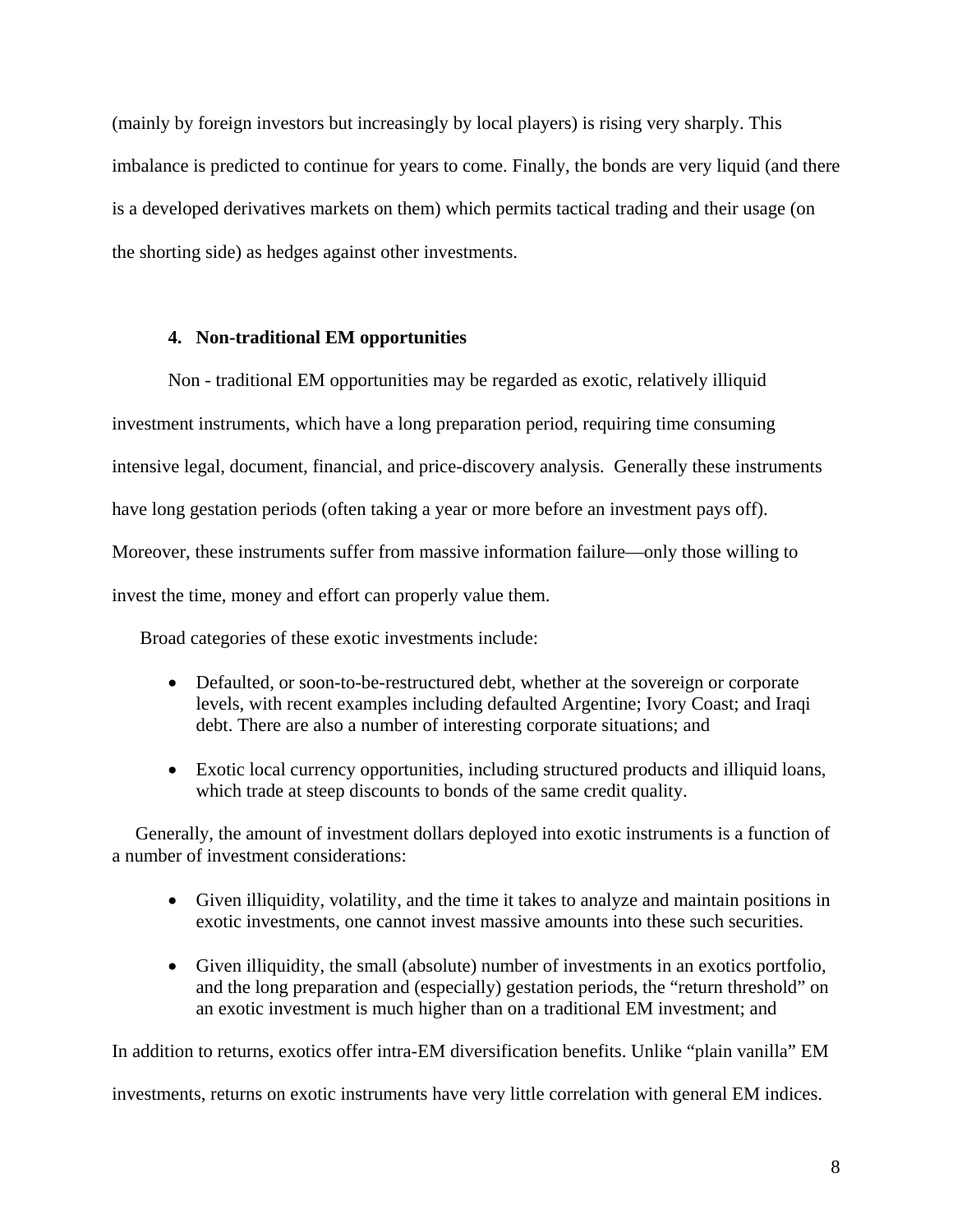This diversification characteristic improves the risk/volatility profile of a typical EM fixed income/FX fund.

#### **IV.Expected Sources of Returns on EM Fixed Income/FX**

 Below, we attempt to "deconstruct" the returns on a typical EM fixed income/FX portfolio. In so doing, we distinguish between two types of returns: first, the "beta' returns associated with both "carry" and "convergence", and second, the "alpha" returns (idiosyncratic or manager-specific) sources of return.

## **1. Beta Returns on an EM Fixed Income/FX Portfolio**

We distinguish between two sources of "beta" returns: "carry" and "convergence".

## *i. Carry*

Carry is an important contributor to returns in an EM fixed income/FX portfolio. Below, we attempt to quantify the, *ceteris paribus*, returns from "coupons" on a hypothetical EM fixed income/FX fund. We do so by examining the returns on the four constituents of such a portfolio: (a) external debt, (b) local markets, (c) FX, and (d) non-traditional investments. Table 1, below, illustrates the calculations.

For external debt, "carry" is in the form of the spread over treasuries. As of the time of writing (mid February, 2010), EM sovereign debt, as measured by JP Morgan's EMBI-global index is "carrying" 320 basis points over treasuries (put differently, the "coupon" on the index is 3.2%). In this example, we assume that i) the prototypical EM fixed income/FX portfolio has a quarter of its holdings in external debt, ii) that spreads on the external debt are 320 bps over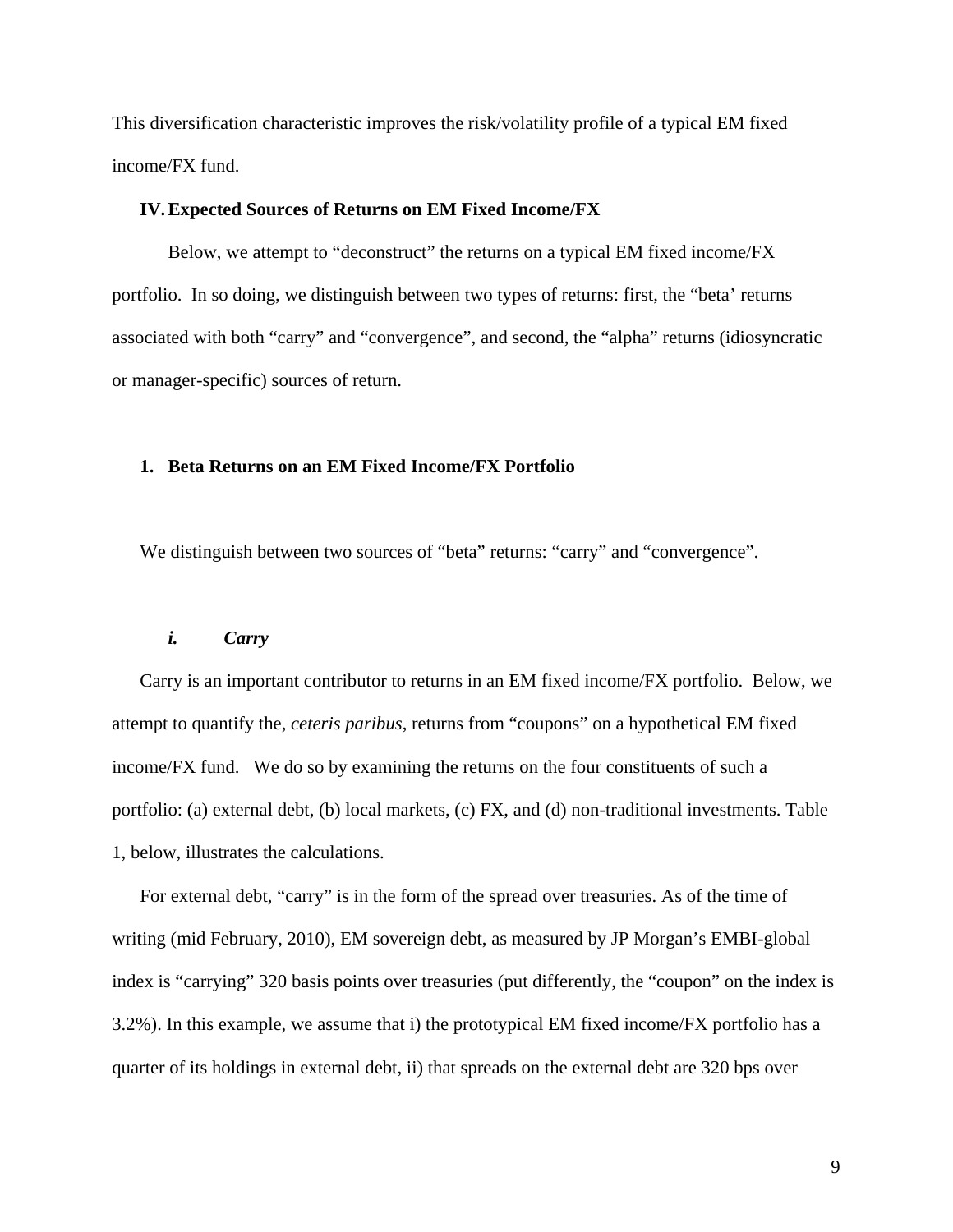treasuries (see above), iii) the portfolio has an average net long exposure of 40% (i.e., is on average long 70% of the time and short 30% of the time), and iv) portfolio leverage is 2X. Under these assumptions, the carry on external debt will contribute approximately 64 bps of return to the prototypical portfolio. (See Table 1 for the details of the calculations).

With respect to local debt, local yield curves are quite flat (and sometimes inverted), so the carry is generally in the form a spread over the cost of funding. For our calculation, we assume i) a positive carry of 100 basis points; ii) that the manager on average maintains a net long exposure of 80% (i.e. is on average long 90% of the time and short 10%) of the time; and that iii) that local instruments have a 30% allocation in this hypothetical portfolio. Under these assumptions, local market debt will have contributed 72 basis points of return to the prototypical portfolio.

On FX, the carry is calculated as the difference between the annualized local rates and the US one-year Libor. As of mid-February 2010, we assume, conservatively that this difference amounts to 500 basis points (as reference, on the same date, the difference amounted to 7.4% in Turkey, 8.4% in Brazil, 4.8% in Mexico, 0.6% in Korea, and 14% in Argentina). If we hypothetically assume that i) FX constitutes 30% of the portfolio, ii) that the portfolio manager leverages his/her FX book 3X over the year, and iii) that he/she is net long 60% of the time (long 80% of the time and short 20% of the time), then the FX book will contribute 270 basis points to the returns of the portfolio.

 Finally, non-traditional EM investments offer very high carry. Assume that they constitute 15% of the portfolio, and that the "carry" yields a 12% annualized rate of return, and assume that the portfolio is not leveraged. The carry on such investments would have contributed 180 basis points of return to the portfolio.

10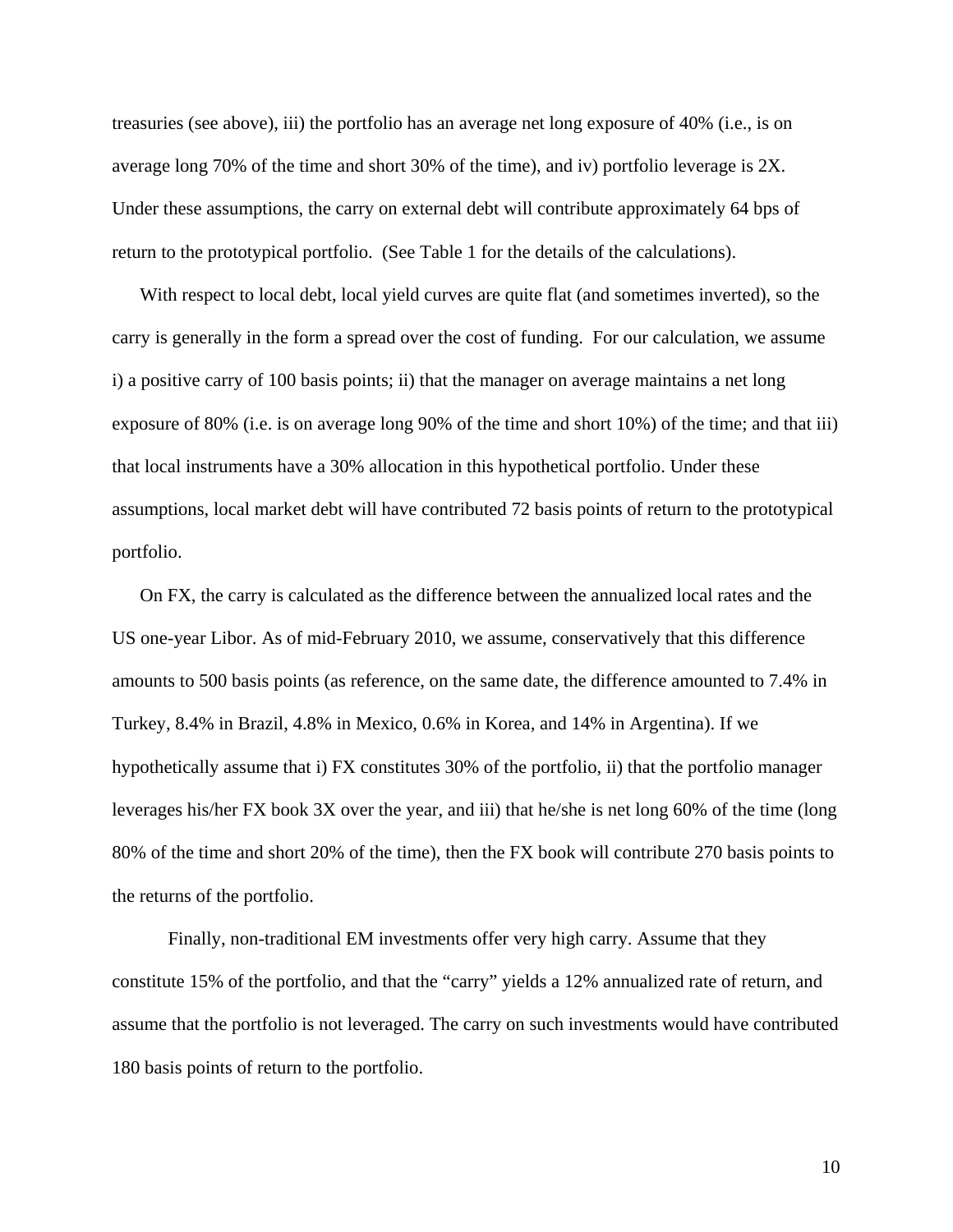In summary, the *ceteris paribus,* returns from carry in a hypothetical but proto-typical portfolio of EM fixed income/FX amounts to just under 600 basis points a year.

Carry Net Long Leverage Percent of Annual Contribution to In percent Portfolio Portfolio Returns External Debt 320 40 2X 25 64 Local Markets 100 80 3X 30 72 FX 500 60 3X 30 270 Non-Traditional 1200 100 1X 15 180 **Total Carry 586** 

**TABLE 1. Annualized "Carry" Return on a Portfolio of EM FI/FX** 

## *ii. Structural Convergence Spread/Rate Compression*

The second source of returns on an EM fixed income/FX portfolio, "beta" returns, come from a process which we label as "convergence" (or spread/rate compression).

 Despite EM spread/rates compression over the past few years, EM's valuations remain attractive. First, spreads on external debt remain high if one considers the credit quality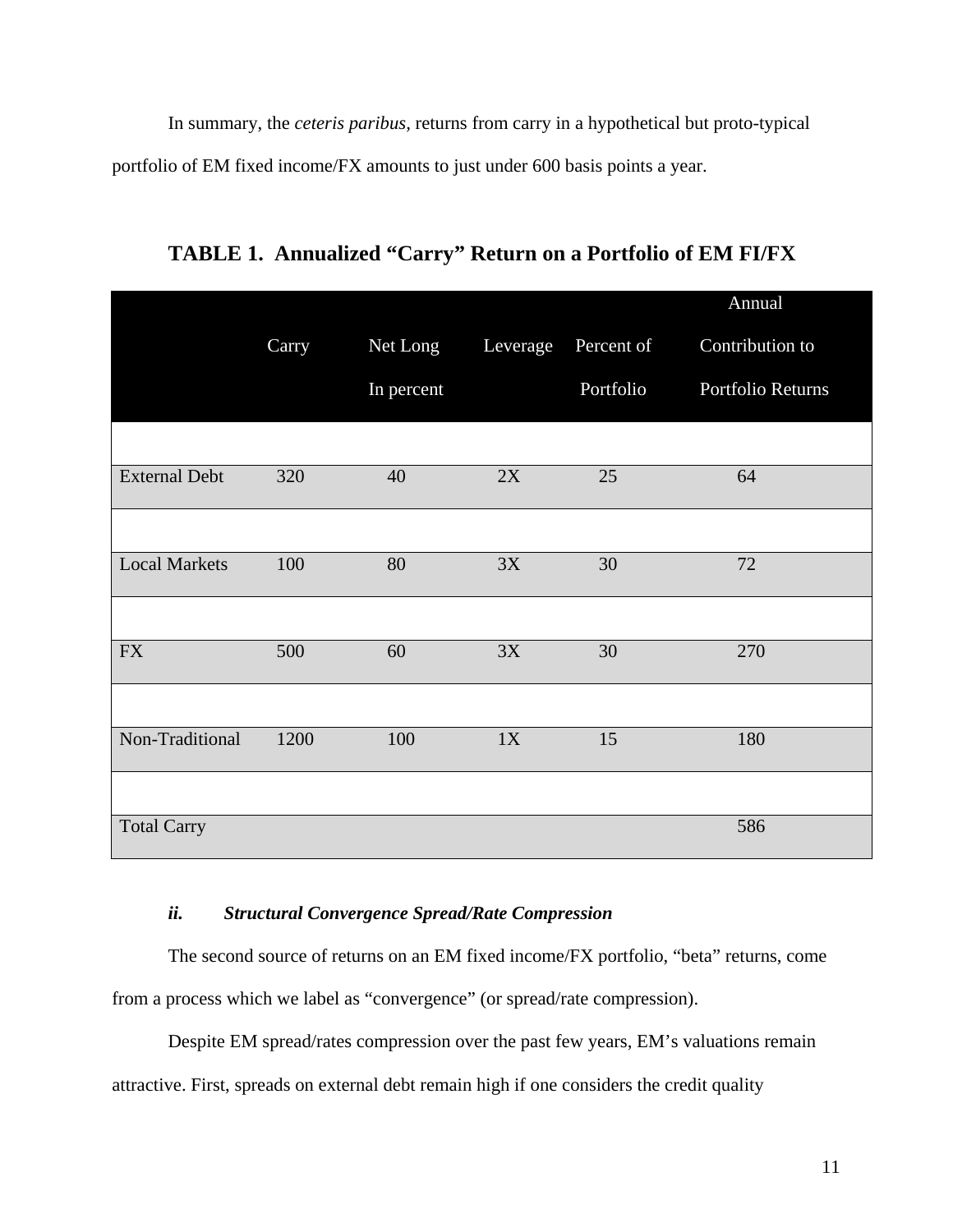improvements that major EM countries are likely to experience over the next few years. Second, real interest rates in most emerging economies remain high by international standards (see section III.1 above) and over-estimate the default and macroeconomic risk premia. Third, EM currencies remain cheap as evidenced by balance of payment surpluses, positive productivity/growth differentials, and interest rate differentials.

 For illustrative purposes, we assume the following spread/rate compression: another 50 basis points of spread compression (from 320 bps down to 270 bps over treasuries) for external debt; 200 basis points of real interest rate compression on local fixed income instruments; 5% nominal appreciation in FX space; and, 400% spread compression on non-traditional instruments. We also assume that this convergence occurs over a 2 year period. Finally, we make the same assumptions (in terms of "net longness" and share of exposures of each respective subasset class in the overall portfolio as we did in the "carry" analysis above). Within these assumptions, an annual contribution to the portfolio of just under 400 basis points is accrued from structural/convergence sources. The details are shown in Table 2, below.<sup>1</sup>

 $\overline{a}$ 

<sup>&</sup>lt;sup>1</sup> Note that the "duration" column refers to the "duration" of the instrument under consideration which is required so as to calculate the capital appreciation associated with he assumed spread/rates compression. For example, under the assumption that external debt spreads will compress by 25 bps. over a year, and that the average duration of the external debt instrument under consideration is 4 years, then, by simple fixed income math, the total return on this investment is 100 bps.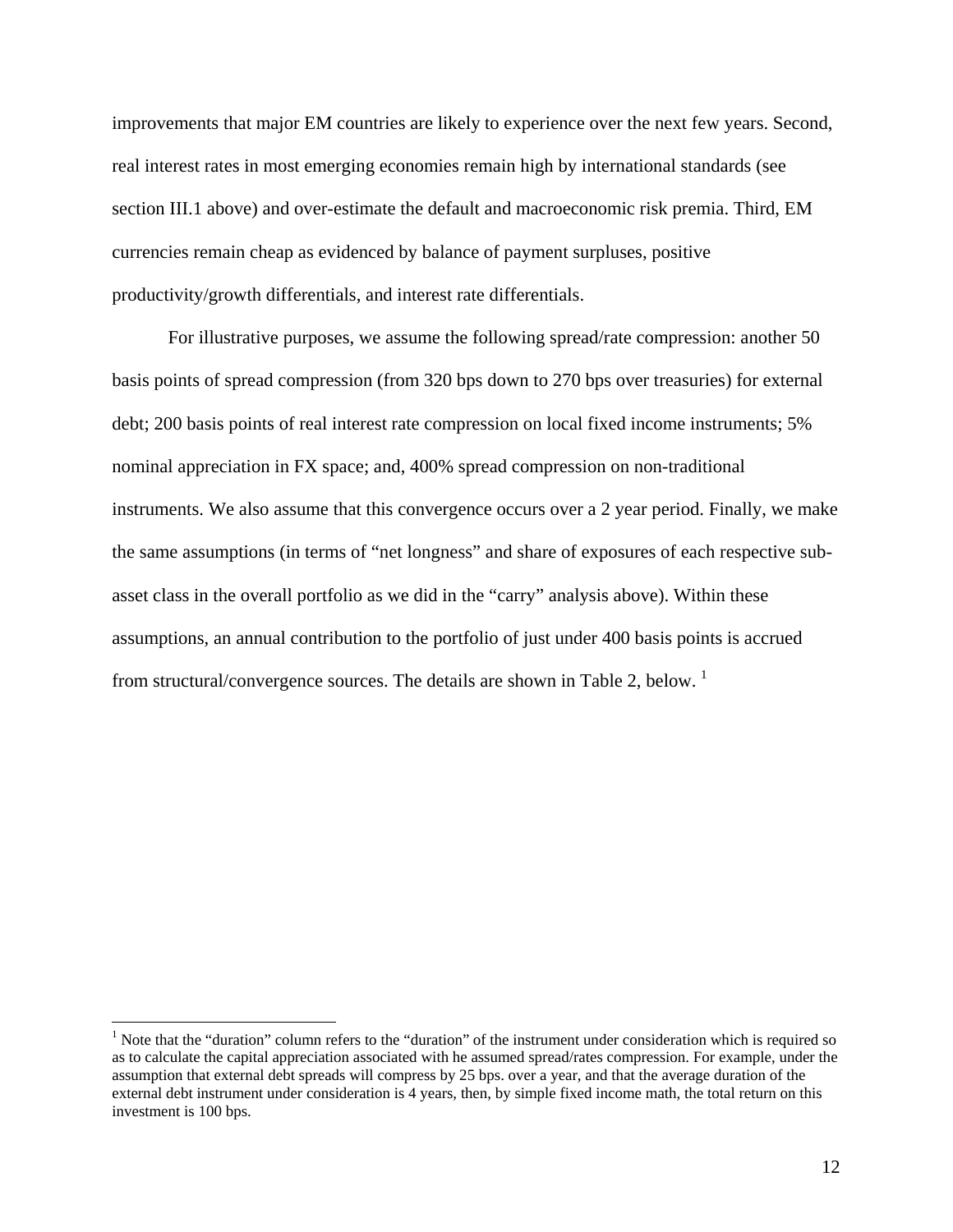| o                    | - -<br>$  \prime$ |                |                                                  |            |                     |                 |
|----------------------|-------------------|----------------|--------------------------------------------------|------------|---------------------|-----------------|
|                      | Structural        | Duration Net   |                                                  |            | Leverage Percent of | Contribution to |
|                      | Compression       | (years)        | Long                                             |            | Portfolio           | Portfolio       |
|                      | (bps. per year)   |                | $(% \mathcal{O}_{0}\rightarrow \mathcal{O}_{1})$ |            |                     | Returns (bps)   |
|                      |                   |                | time)                                            |            |                     |                 |
| <b>External Debt</b> | 25                | $\overline{4}$ | 40                                               | $2{\rm X}$ | 25                  | 20              |
|                      |                   |                |                                                  |            |                     |                 |
| <b>Local Markets</b> | 100               | 2.5            | 80                                               | 3X         | 30                  | 180             |
|                      |                   |                |                                                  |            |                     |                 |
| ${\rm FX}$           | 250               |                | 60                                               | 3X         | 30                  | 135             |
|                      |                   |                |                                                  |            |                     |                 |
| Non-traditional      | 200               | 1.5            | 100                                              | 1X         | 15                  | 45              |
|                      |                   |                |                                                  |            |                     |                 |
| <b>Total Return</b>  |                   |                |                                                  |            |                     | 380             |

# **Table 2—Illustrative Annual Returns on an EM FI/FX Portfolio Resulting from Spread/Rates Compression**

## **iii.** *Summary*

 Tables 1 and 2 of this document provide an estimate of what we refer to as the "beta" sources of return on a prototypical EM fixed income/FX fund. In summary, under these assumptions, an investor can, *ex ante*, expect a return of just under 10% a year accruing from carry and a conservative assumption on spread/rates compression.

## **2. "Alpha" Returns on an EM Fixed Income/FX Portfolio**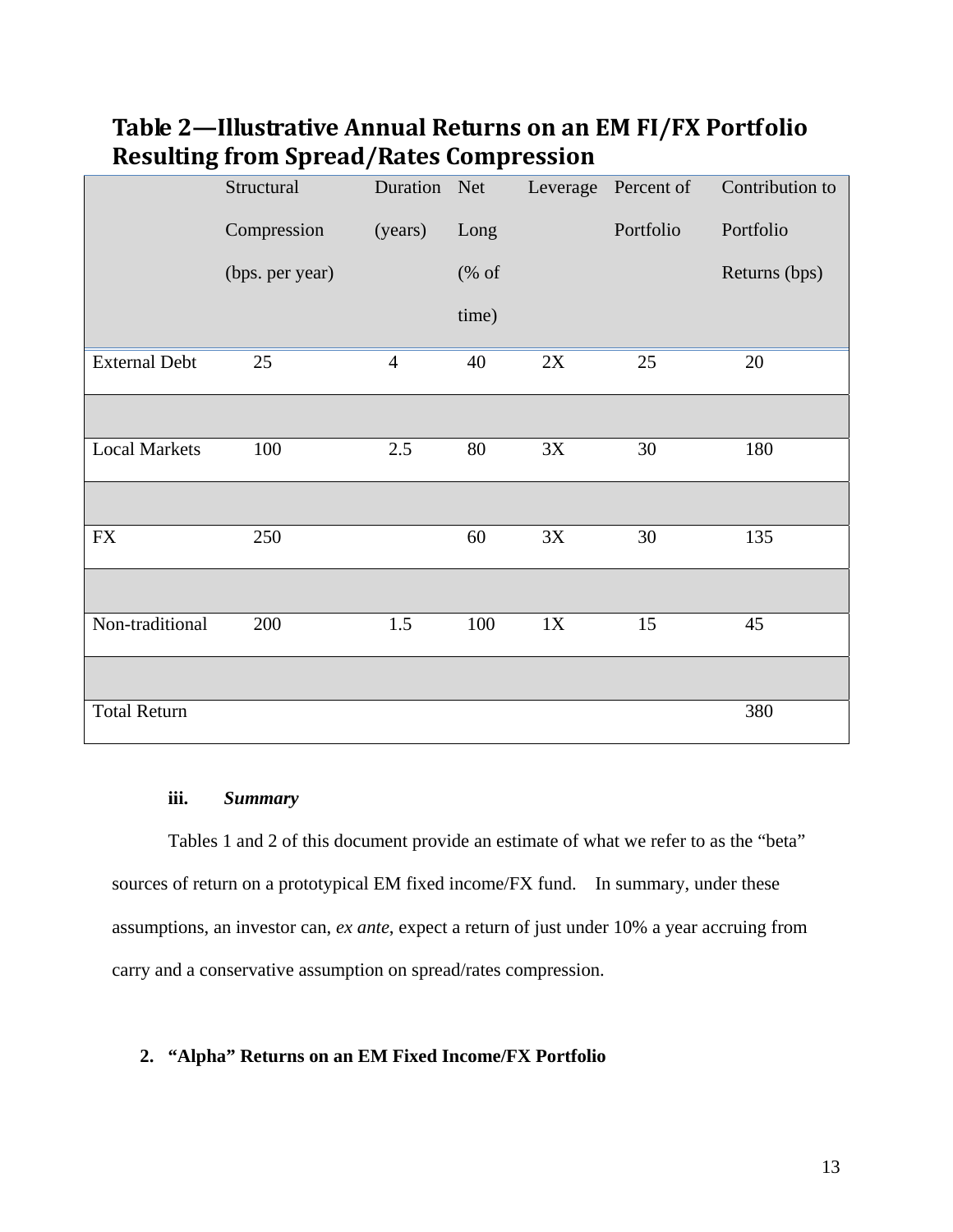Admittedly, the above estimates of the "beta" returns (both carry and convergence) can best be monetized by an investor always being long EM fixed income and FX. However, and as emphasized in the introduction, there are a number of idiosyncratic forms of returns ("alpha") which offer interesting opportunities for alternative investment strategies focused in the EM fixed income/FX space.

An *ex-ante* estimate of "alpha" is by definition impossible. As a result, the only thing that one can do is to qualitatively discuss the possible sources of such returns—something we do in the remainder of the paper.

However, it is possible to get a sense of the *ex post* magnitude of the idiosyncratic returns by comparing the passive EM FI/FX index, to an index of returns generated by a representative sample of hedge fund managers active in that space. Fortunately, the latter series is publicly available and compiled by Bloomberg Active Indices for Funds  $(BAIF)^2$ . In the chart below, we compare the hedge fund series to a composite passive index that measures the performance of EM local, foreign exchange, and external debt markets.<sup>3</sup> It is evident from the chart that over the period where the data is available (2005-2009), EM fixed income/FX hedge fund managers outperformed the passive index by a material amount. In fact, for the period as a whole (which, incidentally, includes the 2008 global credit crisis), the annualized return for HF managers amounted to 8.2% which compares favourably to the passive index's 5.3%.

 $\overline{a}$ 

<sup>&</sup>lt;sup>2</sup> Bloomberg ticker BBHFEMDB.

<sup>3</sup> The Composite EM Debt, Local Markets, and FX Index is composed of 25% Emerging Markets CDX ("on the run") Index; 37.5% JP Morgan Global Bond Index - hedged ("GBI"); and 37.5% the JP Morgan Local Markets Index Plus ("EMLI+"). Returns on ELMI+ are adjusted by subtracting weighted EUR/USD returns on countries generally traded against the EUR instead of the USD (e.g. CZK, HUF, PLN, RON, RUB, SKK, etc).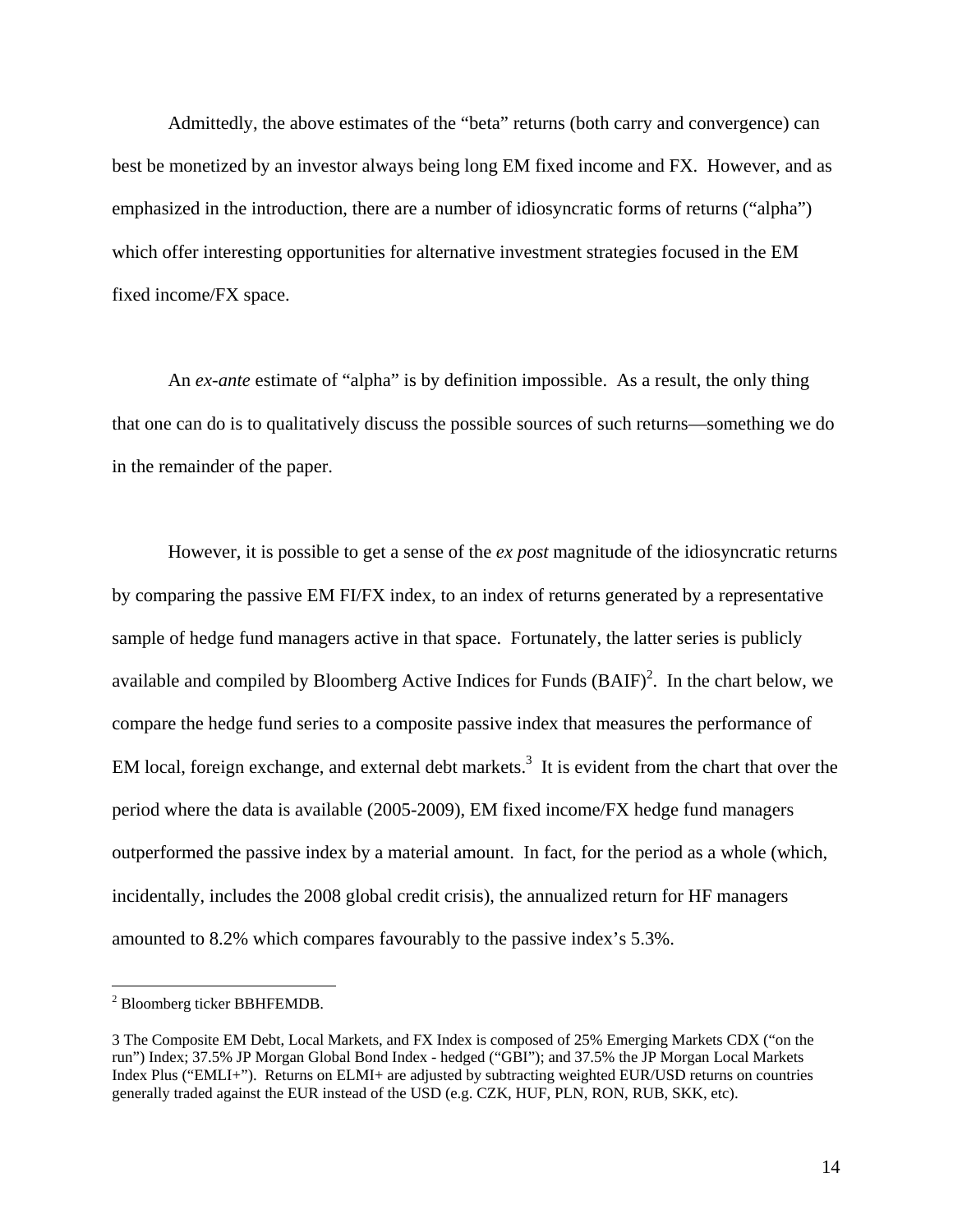

 Below, we breakdown the sources of "alpha" returns into four categories and qualitatively discuss each.

## **i. Alpha 1: Country Specific Return**

 As the asset class has matured, intra correlations have lessened and idiosyncratic sources of return have become much more important. As evidence of this trend, which is clearest at the country level, in 2004 and 2005, the Mexican and Brazilian central banks raised rates aggressively in response to a domestically generated inflationary shock. In each case, aggregate demand slowed and inflation peaked, leading both central banks to start an equally aggressive easing cycle, which in financial terms translated into sharp fixed income rallies. In external debt, political crises in Peru and the Philippines have caused each country's spreads to widen sharply. Had an investor been able to foresee the end of the political crises (and, equally important, when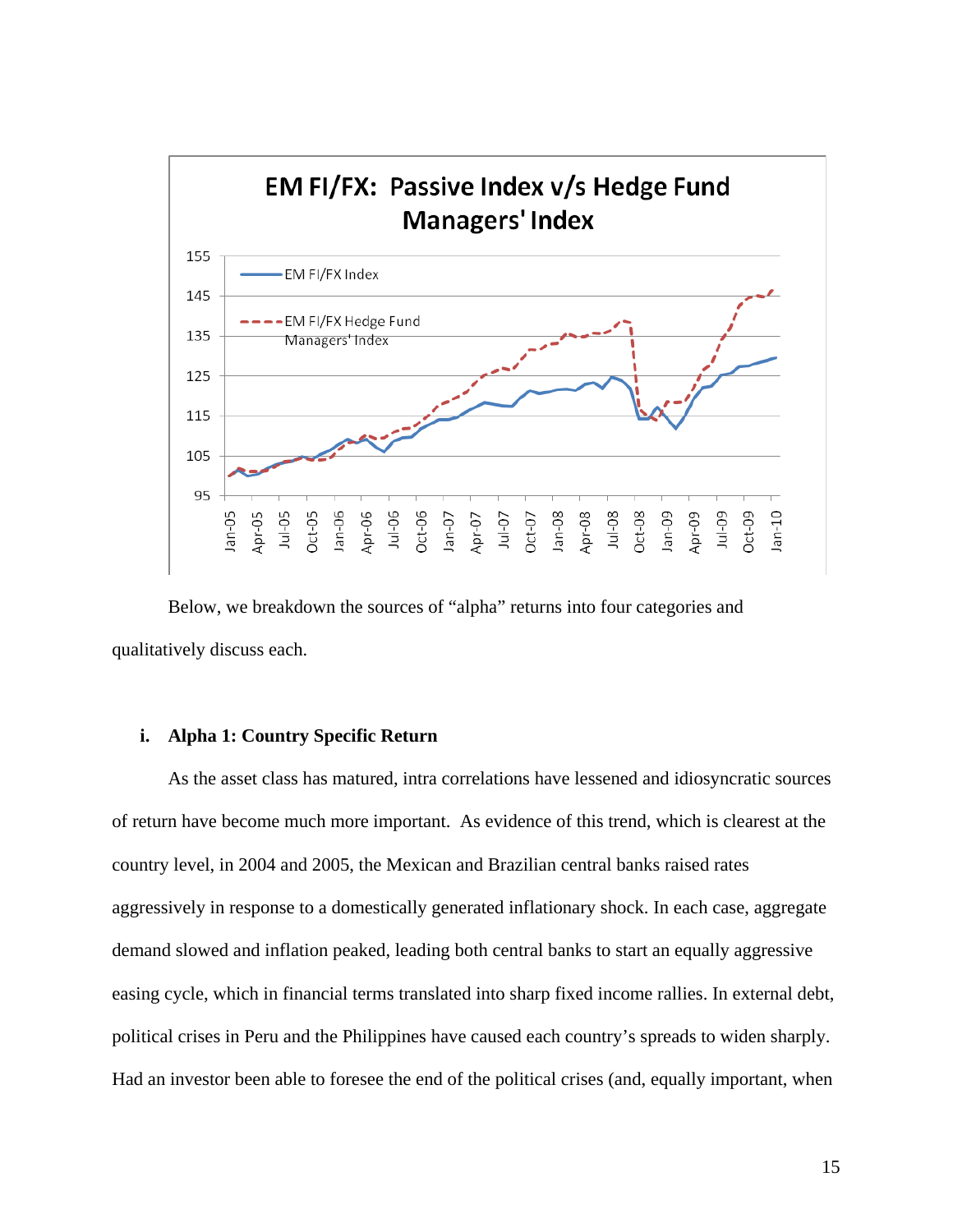the market overpriced the political risk), one could have potentially profited from the resulting spread change. Importantly, idiosyncratic forces at the country level can work both on the long and short sides. Moreover, they can be translated into country relative value trades (for example, a long Venezuela and short Ecuador trade can act as a hedge against the oil markets).

#### **ii. Alpha 2: Security Selection and Use of Derivatives**

 As emerging market economies mature, security selection becomes increasingly important; as yield curves lengthen; swap markets become more liquid, and corporate bonds become increasingly relevant. In conjunction with these developments, a highly liquid and sophisticated options market often develops, which can be used to further enhance risk and return profiles of desired trades. As an example, options could be used to gain exposure to an FX appreciation story, by combining a cash FX position (on which one can gain carry) with an out of the money call that knocks out a few percentage points away from the current spot market (i.e., a KO option). If one has a more specific directional view, this trade can be further complimented by including a far out of the money call spread, which would work best in a moderate rally (since one can benefit from both the cash and the KO). Options strategies can be constructed to profit from a myriad of directional views, and the timing associated with those views, as well as varying levels of risk and return tolerance.<sup>4</sup>

#### **iii. Alpha 3: Non-traditional Investments**

 $\overline{a}$ 

<sup>&</sup>lt;sup>4</sup> A swaption market is developing on external debt and on local rates. This market is still not too efficient and implied volatility is still too high. Nonetheless, over the next few years, it will become more efficient. A manager with a strong background in FX options can be expected to also exploit the swaptions market as well.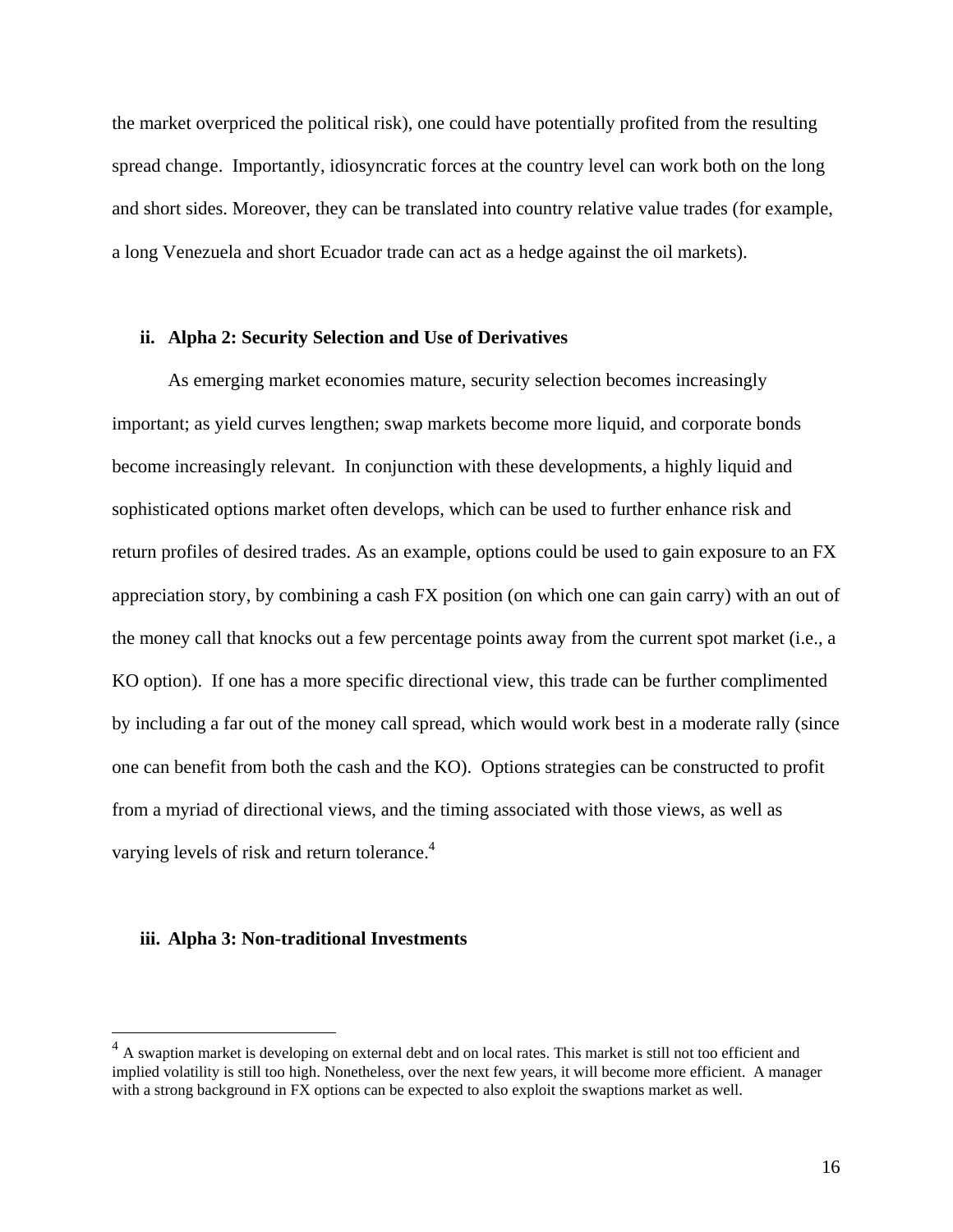In the discussion above, we have taken into account the carry and structural rate compression returns for non-traditional EM instruments. Given the relative under pricing of these securities, reflecting incomplete information, illiquidity and complicated investment structures, these securities are capable of generating equity like returns, often in excess of 20% per annum. In addition to potential outsized returns, non-traditional investments can also carry greater risk, however the risks are often uncorrelated with traditional EM investments, which could improve a portfolio's risk adjusted return profile. Recent examples of such non-traditional securities include: a bond issued by an Argentine credit card company; back-book sovereign loans issued by the Argentine government and owned by local banks; short dated loans to quasi government agencies in Russia and Kazakhstan.

#### **iv. Alpha 4: Calling the Market**

 The structural spread/rate compression in EM economies does not happen linearly. EM's super-cycle is now more than 10 years old. Nonetheless, it has been punctuated by several crises: 1994 in Mexico; 1997-98 in Asia and Russia; 1999 in Brazil; 2000 in Argentina; 2002 in Brazil; and the generalized global credit shock of 2007/08. In addition to those "mega crises", EM economies and financial markets often face frequent "mini-blow ups" including, for example, the sharp selloffs of spring of 2004 due to the United States Treasuries sell off; the Spring of 2005 due to the problems with the auto sector in the United States.; and the Spring of 2006 due to fears of global liquidity tightening. These crises and mini-blowups will almost inevitably repeat themselves over the next few years either before the end of the super cycle or to announce its end. In either case, these crises/mini-blowups provide important opportunistic investment opportunities within a strong secular growth backdrop.

17